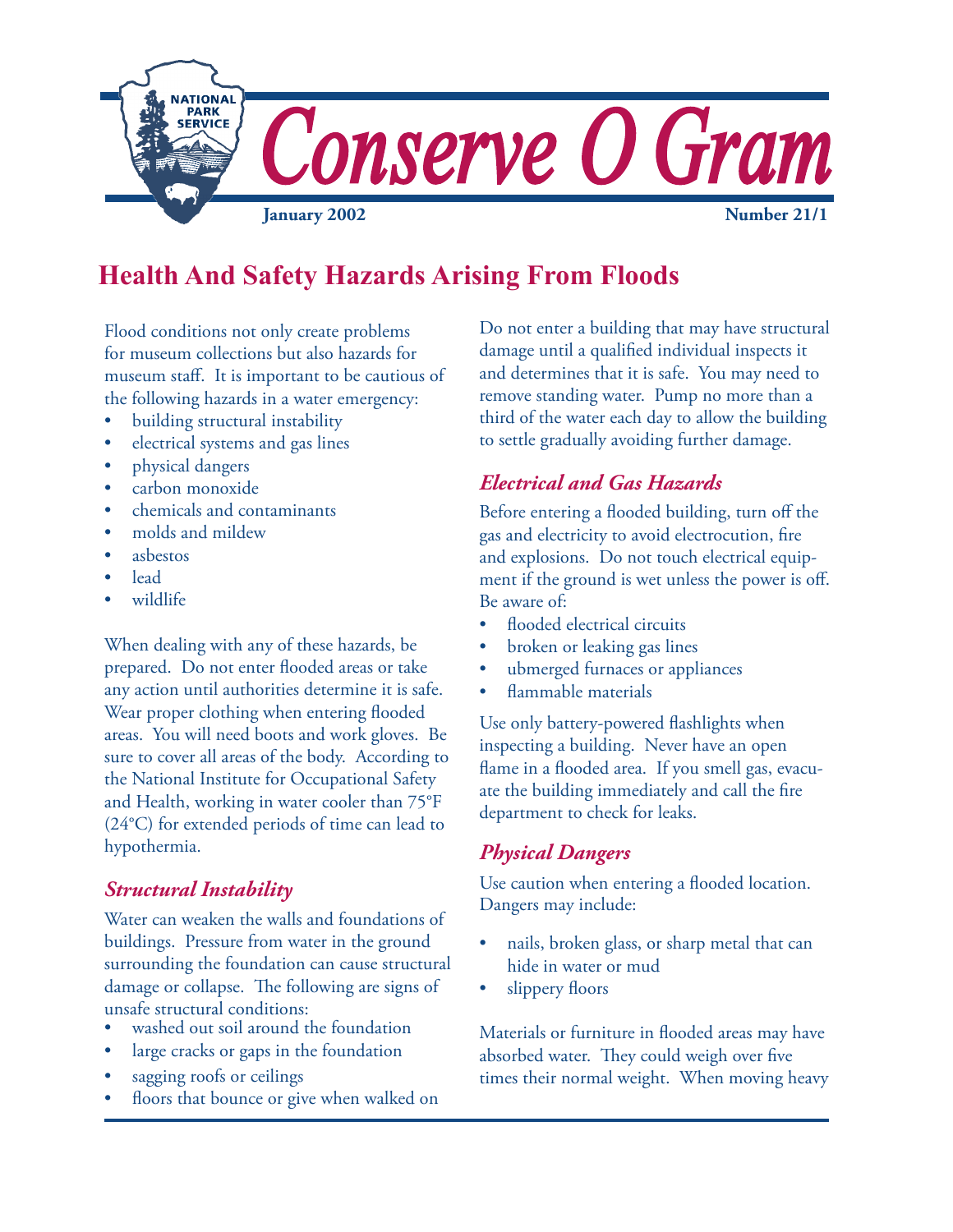#### *National Park Service Conserve O Gram 21/1 21/1*

or wet objects:

- Use caution and always lift with your legs.
- Avoid back injuries by using teams of two or more people.
- Don't lift objects that weigh more than 50 lbs. per person.

#### *Carbon Monoxide*

Flood cleanup may include the use of gas or diesel-powered pumps or generators. Never use this equipment indoors or in confined spaces. They often give off carbon monoxide, a colorless, odorless gas. When using equipment outdoors, make sure that exhaust does not enter the building. Carbon monoxide poisoning may lead to sickness or death. Seek medical attention if the following symptoms occur:

- dizziness
- chronic headaches or nausea
- excessive tiredness
- cherry red skin color

### *Chemicals and Contaminants*

Most museums house chemicals that can be hazardous in floods. Cleaning chemicals, paints, solvents, and pesticides may be present in areas including:

- photographic processing labs
- maintenance closets
- storage areas
- conservation labs

Floodwater can dislodge containers that hold these chemicals. If working in an area that may be contaminated:

- Wear protective clothing and respirators to avoid skin contact or inhalation of vapors.
- Contain the spill area if possible.
- Construct a dam to prevent chemicals from spreading.

Put smaller containers that are leaking into larger containers.

Some symptoms of pesticide poisoning include:

- headache
- nausea
- diarrhea
- sweating
- breathing difficulty
- tremors or convulsions

These symptoms usually appear immediately or within a few hours after exposure.

# *Molds and Mildew*

When temperatures reach 70°F, mold growth can occur. Large numbers of mold spores can trigger allergic reactions, infections, and other respiratory problems. If a mold problem is detected, try to isolate it by:

- sealing off the area or objects that have mold growth
- keeping air movement to a minimum
- avoiding opening and closing doors
- blocking ventilation systems so spores cannot spread to other areas

When working in a moldy area, wear masks or respirators (see *Conserve O Gram* 2/13: An Introduction to Respirator Use in Collections Management). If a person breathes enough molds, reactions may include:

- tightening of the chest
- flu-like symptoms
- death

#### *Asbestos*

Asbestos was commonly used for insulation, ceilings, and floorings in buildings until the 1970s. It was also used in: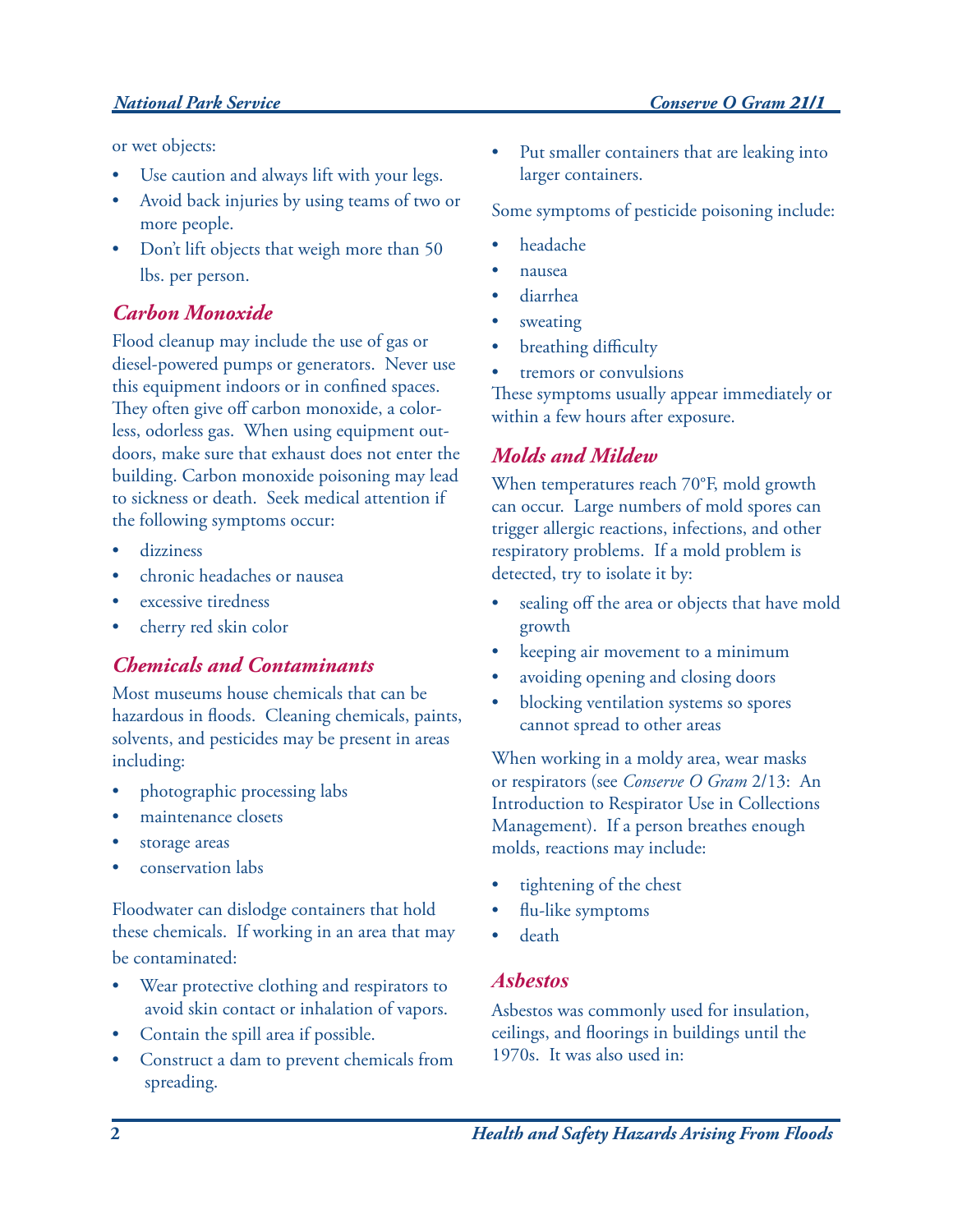### *Conserve O Gram 21/1 National Park Service*

- treatment of natural history specimens
- taxidermy mounts
- fine art plaster
- **textiles**
- restoration patches in archeological ceramics

Asbestos fibers do not present a risk when they are enclosed. As asbestos-containing materials dry, however, the asbestos fibers can flake off. If the fibers become airborne, they can be very dangerous. The fibers are so small that they cannot be seen with the naked eye, and are easily inhaled. Common symptoms from asbestos exposure include:

- shortness of breath
- chest pains
- swelling in the abdomen

#### *Lead*

Lead can also present a hazard in post-flood buildings. Lead paint was often used in historic structures. Water can damage the painted walls causing the paint to crack and flake. Dust from the lead paint can be inhaled. Common symptoms of lead poisoning include:

- fatigue
- depression
- heart failure
- abdominal pain
- anemia
- kidney failure

#### *Wildlife*

Following floods, animals can be forced out of their natural habitats and into unusual places. Snakes can easily get into damaged structures through cracks and pipes. If you live in an area that snakes inhabit, take the following precautions:

- Learn how to identify venomous snakes in your area.
- Look for snakes around piles of debris or trash.
- Wear protective clothing, tall boots, and gloves.
- Use sticks or shovels to remove debris.
- Never expose hands or feet where snakes may be hiding.
- If you find a snake, avoid sudden movement; if you remain still, the snake may leave.

To prevent snakes from entering a building:

- Eliminate their food supply—mice and rats.
- Remove hiding places—debris and trash.
- Block openings where snakes may get in.

Rodents can also hide in debris. Snap traps can be used to catch mice and rats. Be aware of the kinds of animals that carry rabies. If an animal gets into your building, call a professional. Never corner an animal or try to catch one yourself.